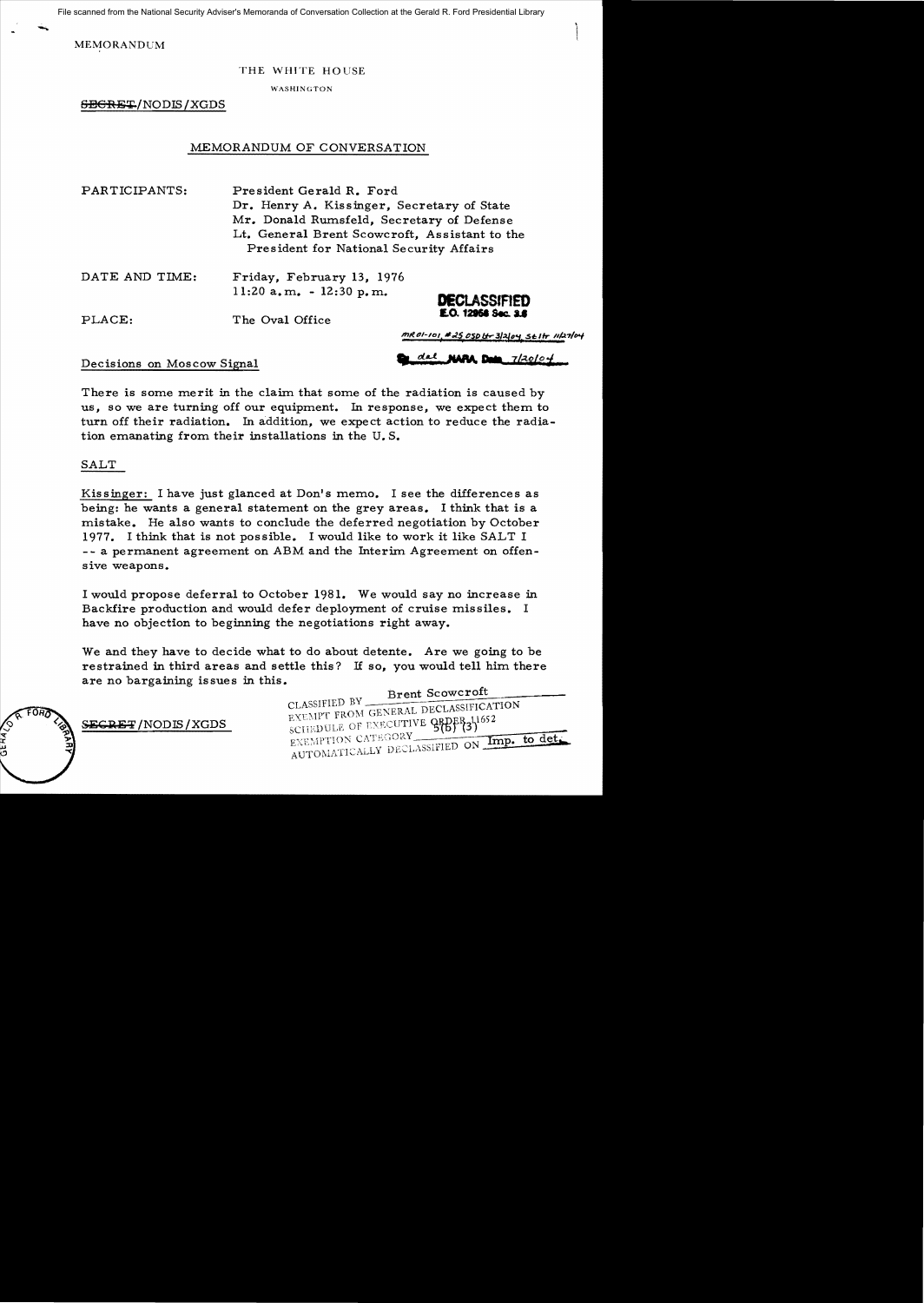#### SECRET/NODIS/XGDS 2

The President: I think we should go with a date which is about when we are ready for deployment -- but I wouldn't sell it that way.

Kissinger: Yes. I would say that eight years are too long because we don't know what will happen on cruise missiles, just as they don't. But we are willing to try four years, which represents a unilateral restraint on us.

The President: We shouldn't set a date before we would be ready to break out if need be.

Rumsfe1d: I think we really need to face up to the grey area problem.

Kissinger: I agree on the substance, but I just wouldn't face up to it now. I am afraid if we discuss all grey area systems, they will bring up FBS and the British and French nuclear systems.

Rumsfe1d: I agree with that, so we don't disagree. Ultimately, though, we have to deal with systems which are peripheral and central.

We would describe the protocol as dealing with systems which are difficult and which are different in character.

Kissinger: That is a constructive way to do it. But we have to realize that for the Soviet Union, putting Backfire into any negotiation will be a massive problem.

You can say, though that they can claim it's a refinement of the Vladivostok Agreement **--** because SLCM's clearly aren't in that Agreement.

Our negotiating position by 1980-81 should be strong -- they can't do much to accelerate Backfire and we can break out on cruise missiles.

The President: Let's start with 1980, but let me see the deployment data.



<del>SEGRET</del> /NODIS / XGDS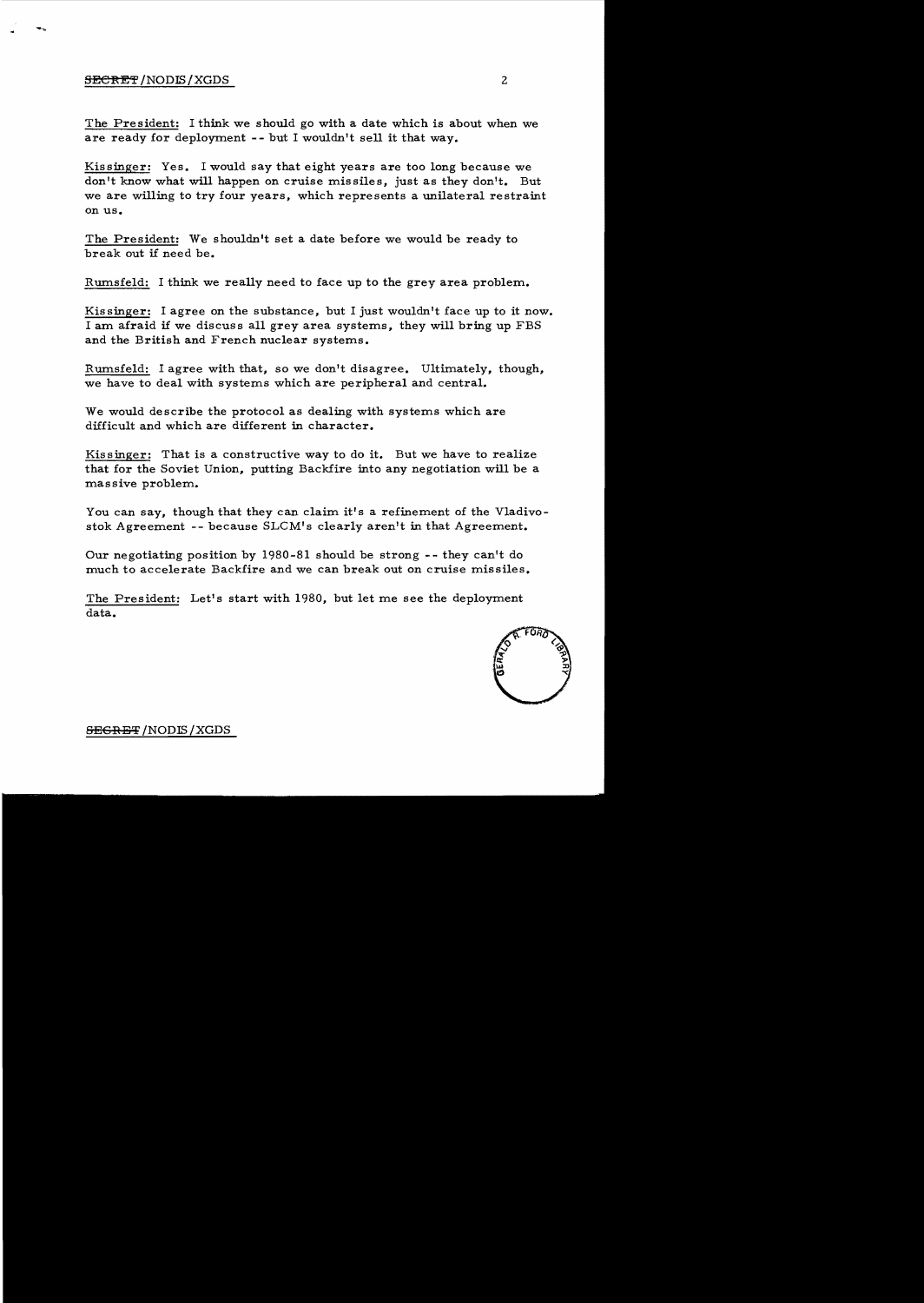$\frac{1}{2}$  $13$  Jan  $26$  $\sqrt{2}$ Descenir of Zumen Segard + Som must in clare som frahat conseillez no so un tirin<br>Depuise la repense un expect e recliation ernematri pour trois Salt Rue de la prot grand de Davis une 200 a leffrances as hiving: le montre quil statment en plus aver - Itaik that a mistate. He also want to conclude depended myst by out 77 Jetick chit ust parite general like writering operant. I morel propose defend to Oct SI. We countil 2mg vo 1 ém 1 face kjere portes ativ. Defend of dystrogenet of CNI. I have two styptime to boy, myst ught away **AND 2000** You to decide what to do cellent letterste Ou en qui à la restraine en myan rome **DECLASSIFIED** AUTHORITY  $22 mR$   $01 - 101 + 25$ BY  $M$  NARA, DATE  $\frac{s}{1200}$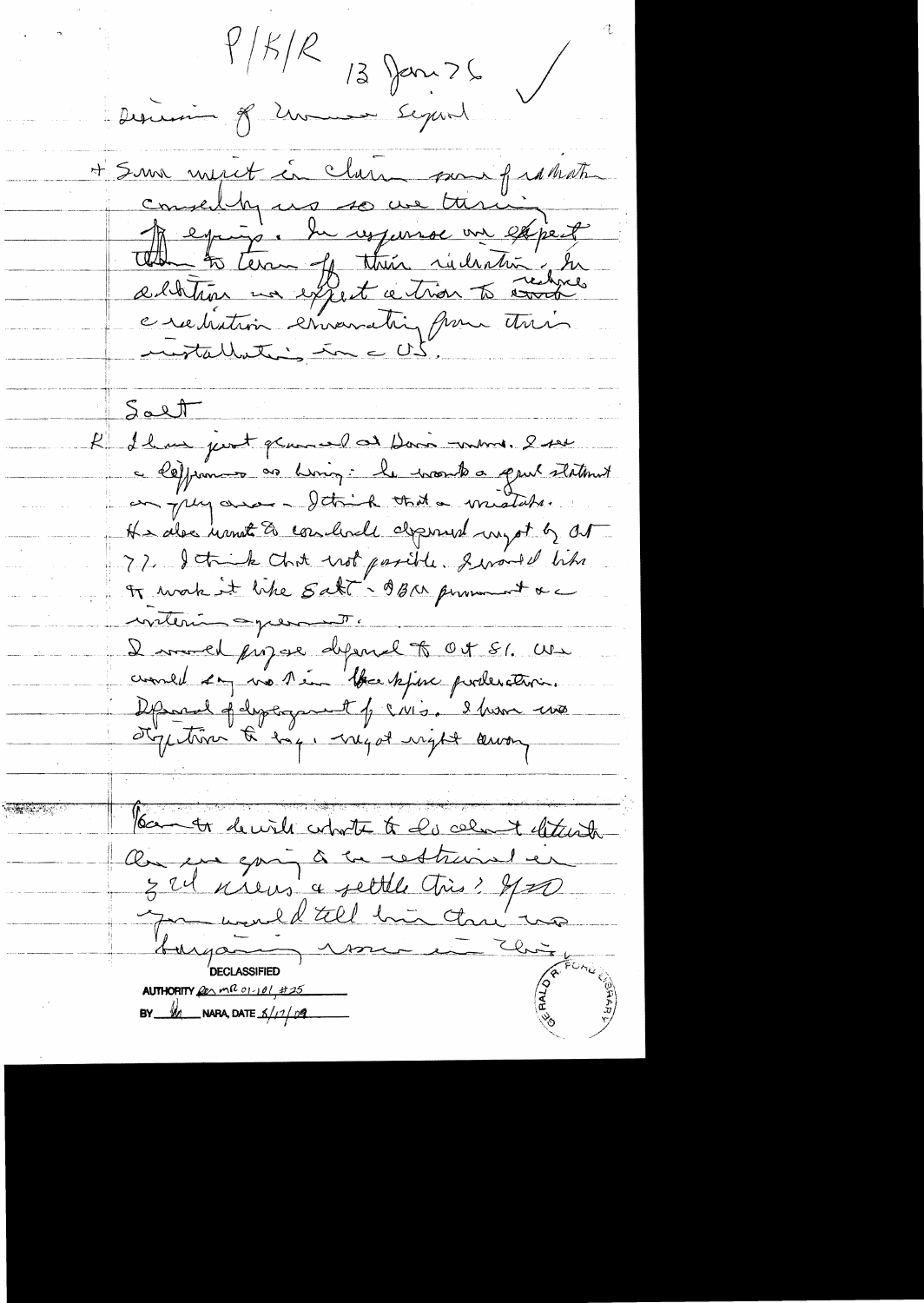P d'Anche me should pour ce dont certain mo obsente culier and and investy for deptyment lost I wouldn't fall it that any K yes, Incell say tout 5 yet on long became com dont franc what will happen on cusrepresents a constatint intrement on us P cesi clamitant estadato bopa un comme de ready & heat and if need be-R detroit we really niced to face up to a great and problem R Lapeeon surtour but 2 just commit prénant moir. 2 pour il me charges al grey as a system they will high up FB Broth me oftens R Dayree us/that, 10 me evit descripte. cettementely the me have to deal cup injuries which are prosphored a central We come it discribes protect as dealing as systems. certain and difference when he are different in character That is a construction way to hart, But we have to nealize that for a SU, putting Backfiel with anything the mussive port. You can say the that they can alone a apportence of URAL, course SECAL; leady artition d'état. User uegot portun by soff santel be strong - they can't do much to accelerate Ba pfilo in can beatrout on cas.